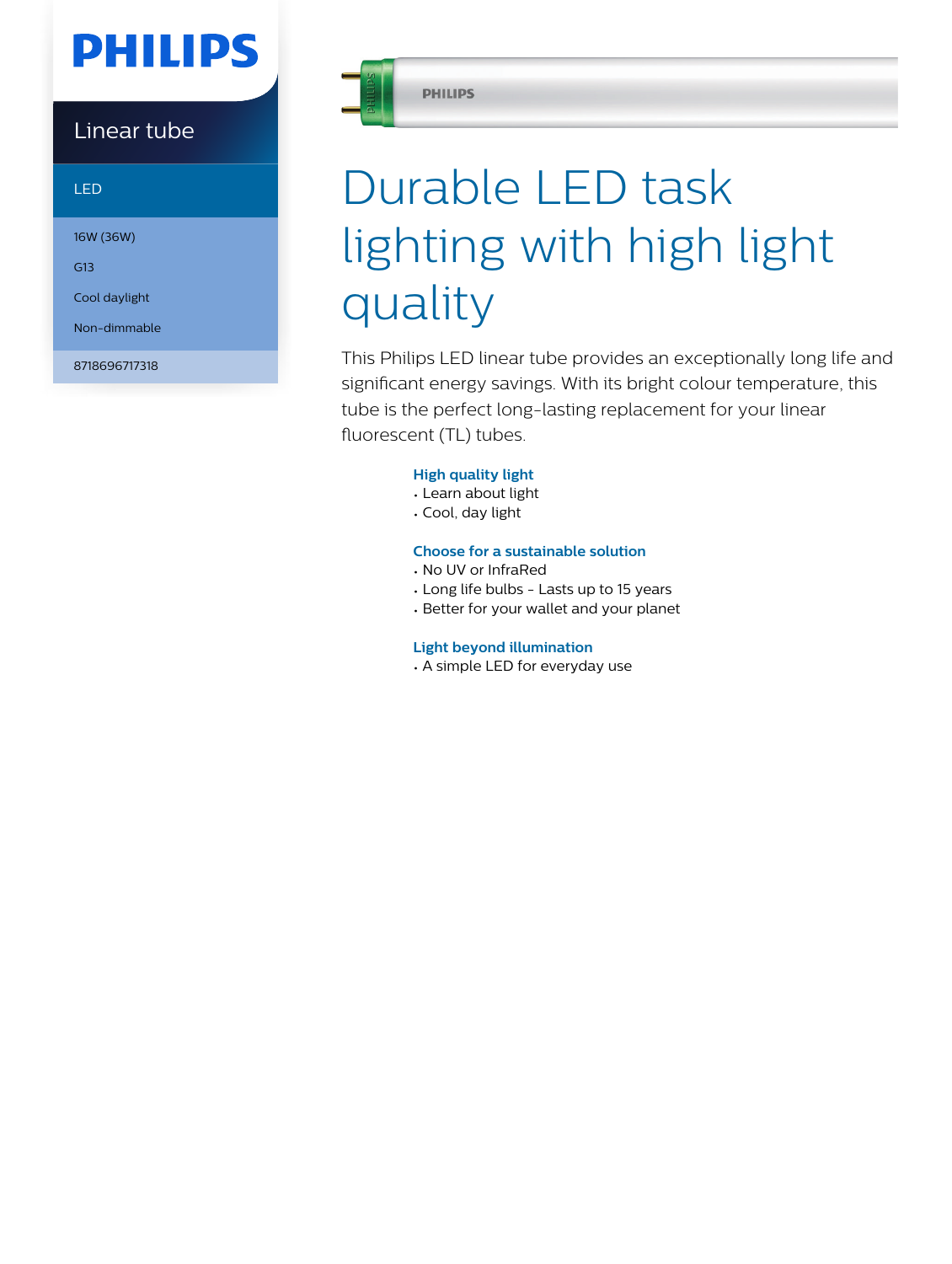#### 8718696717318

### **Highlights**

#### **Learn about light**



Color temperature: light can have different color temperatures, indicated in units called Kelvin (K). Bulbs with a low Kelvin value produce a warm, more tranquil light, while those with a higher Kelvin value produce a cool, more energizing light. CRI: the color rendering index (CRI) is used to describe the effect of a light source on color appearance. Natural sunlight has a CRI of 100. The CRI of Philips LED light bulbs is always higher than 80, which ensures colors are shown as true and natural.

#### **Cool, day light**



This bulb has a color temperature of 6500K, and is the highest color temperature available in this bulb category. It therefore gives you a lighting effect that is the closest to that of natural daylight. This will help you focus and experience every detail.

#### **No UV or IR**



The light has no infra-red component, so no heat is radiated. Also, there is no ultra-violet component in this light. These two characteristics mean that this light will not cause fabric and other items to fade.

#### **15,000-hour rated average life**



With a lifetime of up to 15,000 hours, you can reduce the hassle of frequently replacing your light bulbs, and enjoy a perfect lighting solution for over 15 years.

#### **Saves up to 80% energy**



LED technology saves up to 80% energy compared to your standard bulb. It therefore pays for itself and saves you money year after year. It also helps protect the environment.

#### **A simple LED for everyday use**



The Philips everyday LED is the perfect bulb for your basic lighting needs. It provides the beautiful light and dependable performance you expect from LED at an affordable price.